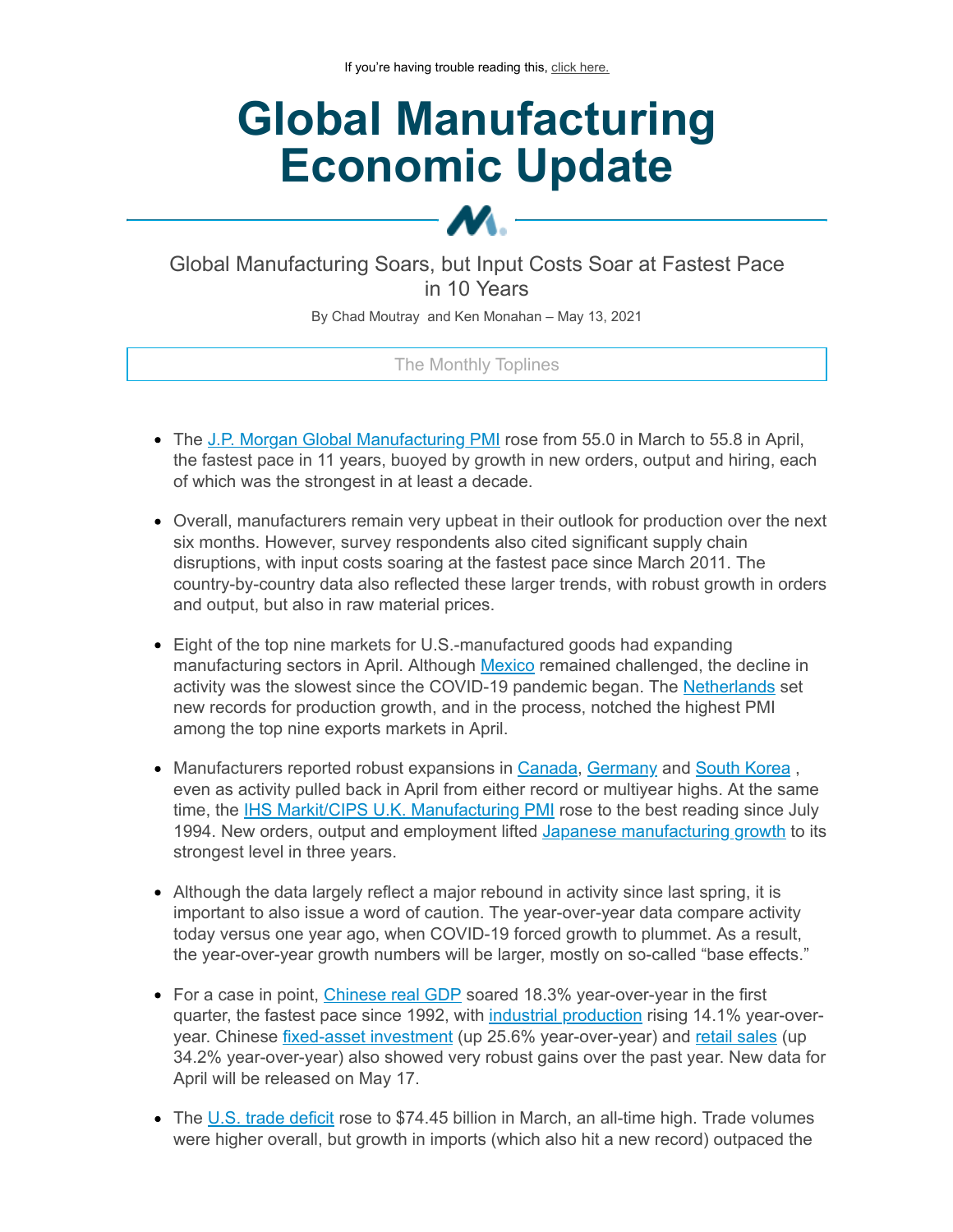rise in exports. The service-sector trade surplus hit the lowest level since August 2012.

- U.S.-manufactured goods exports in the first quarter of 2021 were 3.52% lower than the pace seen through the first three months of 2020, using non-seasonally adjusted data.
- Manufacturers are working robustly with the Biden administration and Congress to open markets, ensure trade certainty and competitiveness and address challenges overseas, taking actions that include the following:
	- Criticizing U.S. support for waving intellectual property for COVID-19 vaccines
	- Continuing to urge the Biden administration to rapidly develop and implement a strong, comprehensive China strategy
	- Stressing the importance of tackling pressing global challenges and strengthening U.S. global leadership at the United Nations and other multilateral organizations
	- Urging the nomination of a full slate of qualified candidates to serve on the Export-Import Bank Board of Directors
	- Continuing to lead industry advocacy in support of expeditious congressional passage of a comprehensive Miscellaneous Tariff Bill



# J.P. Morgan Global Manufacturing PMI Input Prices Index

(January 2010 - April 2021)

Source: IHS Markit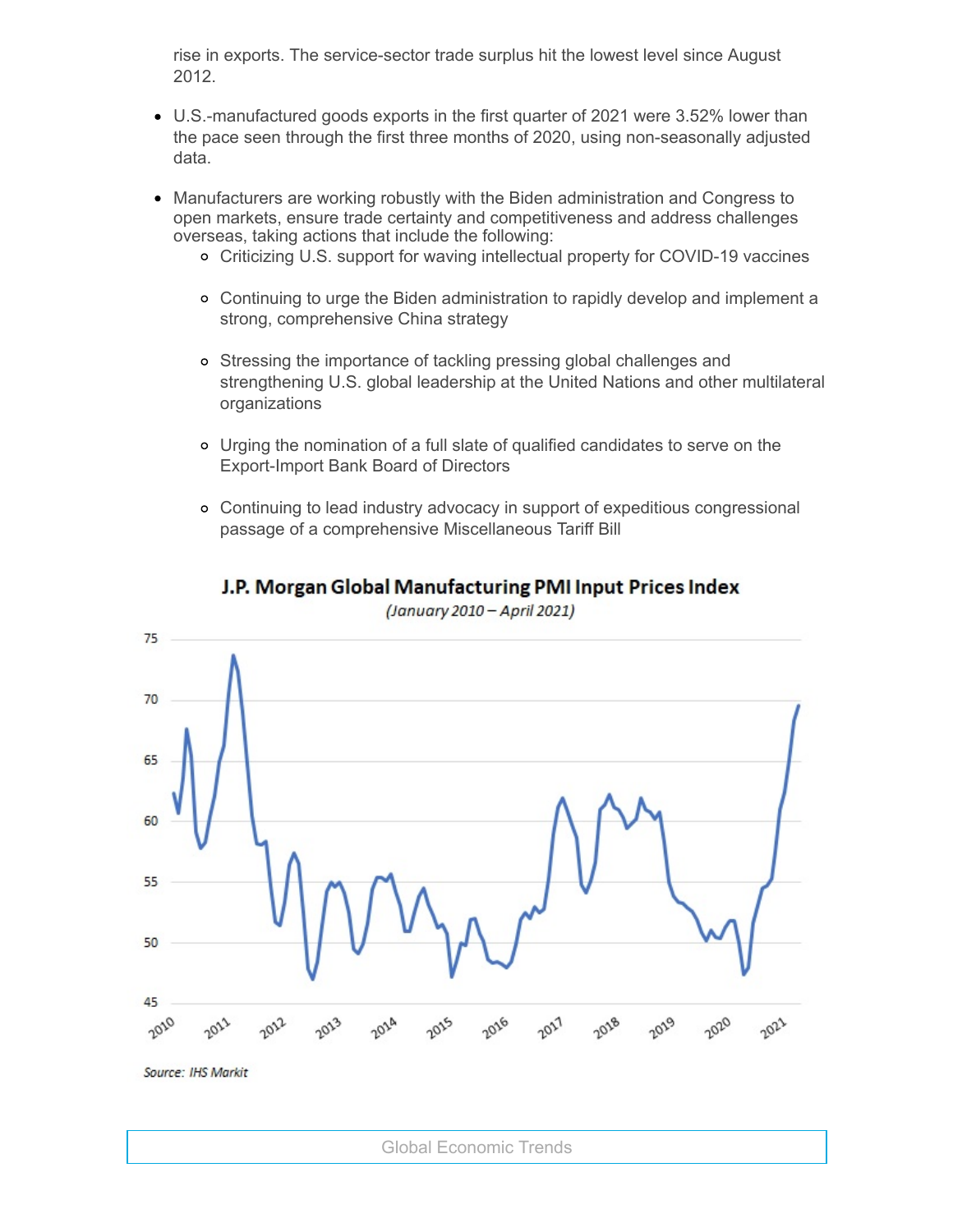- **Worldwide Manufacturing Activity:** The J.P. Morgan Global [Manufacturing](https://click.email.nam.org/?qs=5f90e6f7dbebfafe12536da3f04cd08c468de841c364062fb5fcdc164e786dd5f7067f8dac8670a00ebc4bb4d48b851edcb749997321e1bc) PMI rose from 55.0 in March to 55.8 in April, the fastest pace in 11 years. New orders (up from 55.8 to 56.7, the best since May 2010), output (up from 55.0 to 55.7, the highest since February 2011), exports (up from 53.5 to 54.7, a pace not seen since May 2010) and employment (up from 51.6 to 52.5) each strengthened in April. Overall, manufacturers remain very upbeat in their outlook for production over the next six months, with the index for future output (up from 66.5 to 66.6) edging higher in April. Survey respondents also cited significant supply chain disruptions, pushing input prices (up from 684 to 69.6) higher, rising at the swiftest pace since March 2011.
- **Sentiment in Major Markets:** In April, eight of the top nine markets for U.S. manufactured goods had expanding manufacturing sectors, the same number as in both February and March. Although Mexico remained challenged, the decline in activity was the slowest since the COVID-19 pandemic began. Encouragingly, the data continue to reflect significant progress in the global economy, particularly since last spring. Here are more details on each of these major markets (in order of their ranking for U.S.-manufactured goods exports in 2020).
	- o [Canada](https://click.email.nam.org/?qs=5f90e6f7dbebfafeb28bbf5377c061e9f2b19801db0fa14ad2e13202d32f26884da5e6a306ffbe040e0088299aed379239832781bf811b73) (down from 58.5 to 57.2, pulling back from a record high): The underlying data decelerated across the board, but respondents remained very upbeat in their forecast for output over the next six months. At the same time, supply chain challenges and the backlog of work posed notable challenges, with accelerating raw material costs jumping at the fastest rate since August 2018.
	- o [Mexico](https://click.email.nam.org/?qs=5f90e6f7dbebfafe464b537e80d2dfe6da3d217a7219be8c438f14d0b286380ee783f7fb883e6de73c8be378fc4bee1d4ec0f82ac9296e87) (up from 45.6 to 48.4, contracting at the slowest pace since February 2020): Mexico once again reported the weakest PMI among the top nine markets. Activity continued to decline, but orders, output, exports and hiring stabilized in April. Yet, the index for future output indicated optimism for positive production growth six months from now, and input costs rose at a pace not seen since July 2018.
	- [China](https://click.email.nam.org/?qs=5f90e6f7dbebfafef287798c74fa4a4f7987c84192aefb4e8d25141e4fd0f169b40764cf59993304ab3818f4bd367ff156a307882c71c445) (up from 50.6 to 51.9, a four-month high): New orders, output, exports and hiring each accelerated in April, with employment rebounding following four straight months of contraction. Chinese manufacturers are optimistic about production growth moving forward, albeit with some easing in March and April, and raw material costs rose at the fastest rate since November 2017.
	- o [Germany](https://click.email.nam.org/?qs=5f90e6f7dbebfafe8067a434ae928d1763ac903f593dc30d2012467c9f2765c923e2e45c1e7d8d2348b860052c9adffe87fa2eda564f2f51) (down from 66.6 to 66.2, pulling back slightly from a record high): New orders, output and exports eased in April but continued to expand very robustly. Respondents were more upbeat in their outlook for future production, with that measure jumping to another all-time high (for a series dating to July 2012). Input costs rose at the fastest pace since February 2011.
	- [Japan](https://click.email.nam.org/?qs=5f90e6f7dbebfafe515088e6a5f143661cd6b56ae4948bcf35f65d40cce295671e479d023382e9a7fdef083f1ff5be6c7a29e49d9c2f8e5a) (up from 52.7 to 53.6, the strongest reading in three years): In an encouraging development, underlying data rose across the board, with new orders, exports and output expanding at their best rates since early 2018. Employment expanded for only the second time since the pandemic began. The outlook for future production rose to the best reading since July 2017, and raw material prices grew at the fastest pace since November 2018.
	- o United [Kingdom](https://click.email.nam.org/?qs=5f90e6f7dbebfafefbeaaf11186fb49071237b9842666d0a00d2371bc34e68cbaad976519ad626f91089915ea16bc2cbd0d51c23a16e7ee5) (up from 58.9 to 60.9, the best reading since July 1994, making it the second-highest reading in the survey's history, which dates to January 1992): New orders, output and exports accelerated in April, but employment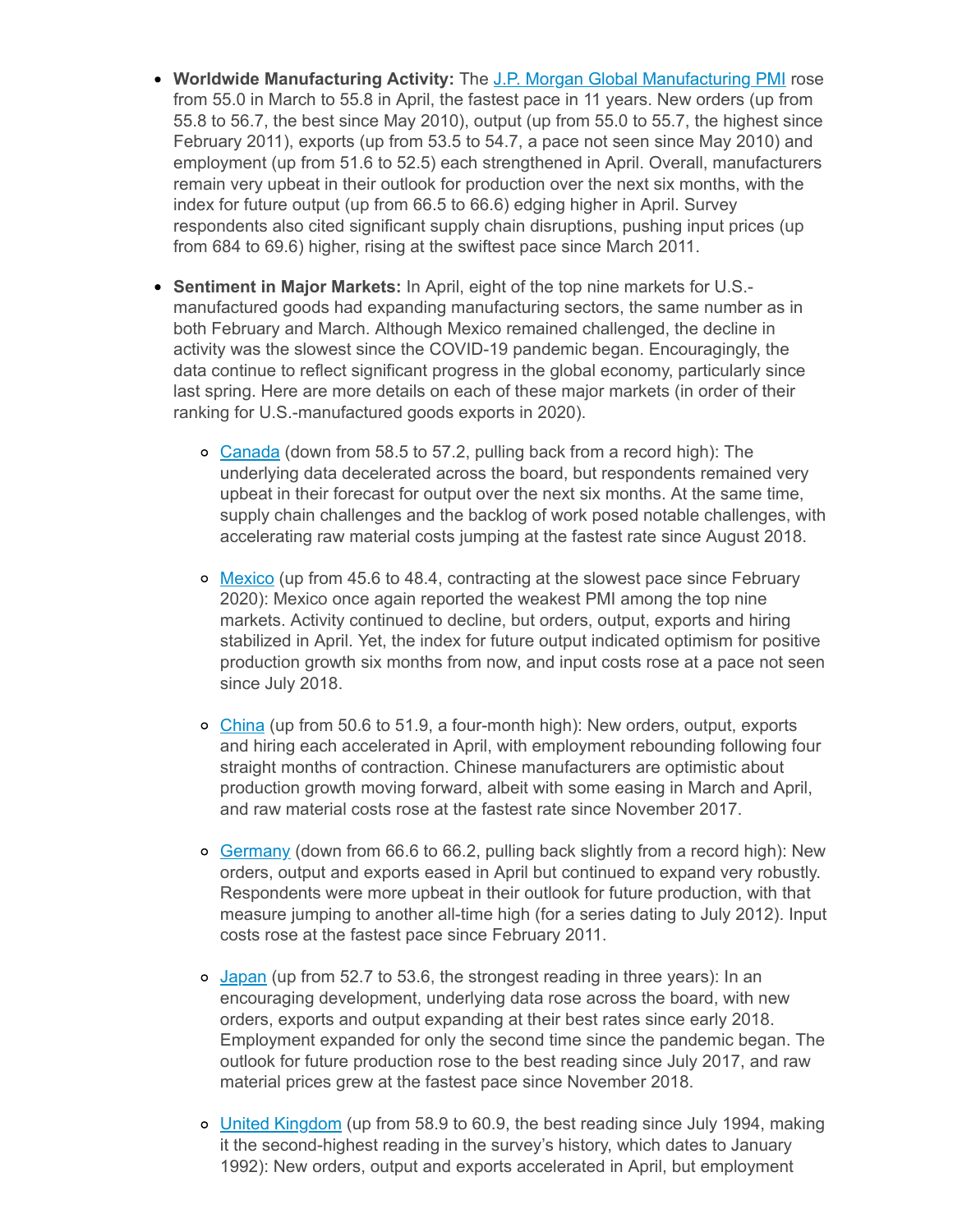growth slowed somewhat. The index of future output soared to the highest reading in seven years. At the same time, although input costs pulled back in April after jumping at the fastest pace since January 2017, they continued to increase very sharply.

- o South [Korea](https://click.email.nam.org/?qs=5f90e6f7dbebfafee52d475930d546fbd1465f40c1989918b36315d848a2164d42476683512f94cb27d06c4836f92e820ad857cb6f3ae53b) (down from 55.3 to 54.6, pulling back from the best reading since April 2010): Growth decelerated in South Korea in April, although activity continued to expand modestly. Manufacturers remained very upbeat in their outlook with the forward-looking production index. While raw material costs eased in April from March's pace, which was the fastest in 10 years, input prices continued to rise sharply, with supply chain disruptions challenging the sector.
- $\circ$  [Netherlands](https://click.email.nam.org/?qs=5f90e6f7dbebfafe3d2d18f56450b22eb28199e5850dac650f7988dc1de3c65d383dacafd2b52e0c29b717a4a7e4ca8a9977a7b4d970c0e7) (up from 64.7 to 67.2, a new record for a series dating to March 2000): The Netherlands had the highest PMI among the top nine markets for U.S.-manufactured goods. Output jumped at the fastest rate on record, and employment growth was the best in three years. New orders and exports slowed a bit in April, however. The outlook for future production was the highest since February 2018, despite ongoing supply chain challenges. Raw material costs soared at the fastest rate in the survey's history.
- $\circ$  [Brazil](https://click.email.nam.org/?qs=5f90e6f7dbebfafed64c194bba1c1701089db45ac8bf2cb1ba0c4c0f2ea070de3cf6a6670b916b30e63f956b1a97c519ace1c8975791e0ec) (down from 52.8 to 52.3, the slowest pace of growth since June 2020): Rising COVID-19 cases and renewed restrictions took a toll on activity again in April. While new orders and output contracted for the second straight month, albeit with some stabilization, hiring rebounded. Raw material costs continued to soar but eased slightly in April. Respondents remained very upbeat about future production.
- **Regional and National Trends:** Here are some other economic trends worth noting.
	- o China: Real [GDP](https://click.email.nam.org/?qs=5f90e6f7dbebfafed140753679bf005c24b9a7b2babd6efaf6cff3c0e7435efbcac3e0edb2cf21b9907b7517eb6b35d2c69bd588e89c432b) soared 18.3% year-over-year in the first quarter, the fastest pace since 1992. However, it is important to note that activity fell sharply last year, impacting [year-over-year](https://click.email.nam.org/?qs=5f90e6f7dbebfafedf58f234841eae51c49242927cea69cc4cbecd4cb0295f860d5c0b540724b90027ef6c6972551ad220ff4a71b6a6952a) comparisons. Along those lines, industrial production rose 14.1% year-over-year in March, down from 35.1% in January/February. More importantly, industrial production has rebounded strongly since last spring. Likewise, *fixed-asset [investment](https://click.email.nam.org/?qs=5f90e6f7dbebfafe4306515f60457f997e0ca3a1e78357ea6f907cec8dfbd08c87f8d59242b64fecd1cf6076f69f62a88dfa31875fca5d6e)* (up 25.6% yearover-year) and retail [sales](https://click.email.nam.org/?qs=5f90e6f7dbebfafe2d797405ecb3eb2ffcfe1c8cc18a704c7745b0dbe03650e13de53c03e74488fbbb1eef0e463defea9c912a0cea248cca) (up 34.2% year-over-year) also showed very robust gains over the past year as the Chinese economy continues to recover from COVID-19 and the global recession. New data on economic activity in April will be released on May 17.
	- Europe: [Eurozone](https://click.email.nam.org/?qs=5f90e6f7dbebfafe8f958b083b3b3ed4b982d113d411eb8d8b669967e8702250c15693cc62739b7a409d8fc369bc912632991181cfa884d1) real GDP declined 0.6% in the first quarter, extending the 0.7% decline seen in the fourth quarter, as the continent struggled with rising COVID-19 cases and restrictions in activity. On a year-over-year basis, the Eurozone economy has shrunk by 1.8% since the first quarter of 2020. Although this figure marked the fifth straight quarterly year-over-year decline, it represented an improvement from the 4.9% year-over-year decline in the fourth quarter. Meanwhile, industrial [production](https://click.email.nam.org/?qs=5f90e6f7dbebfafe3b828c6ec0386847442e219e05a28c747b71cbdd7bd48d9130d8dc8c7908b78b8ba651f0f27215ff829628fa532a5f06) in the Eurozone edged up 0.1% in March, rebounding slightly after falling by 1.2% in February. Output on capital and consumer durable goods remained challenged. On a year-over-year basis, industrial production rose 10.9%. In addition, retail [sales](https://click.email.nam.org/?qs=5f90e6f7dbebfafe0a3e25281ecbbe719c6d0f6b734542c246efbb932c2e64b7914edbd10df7fb3e2440994da25b605d2425e08c65f25e2b) rose 2.7% in March, extending the 4.2% gain seen in February, with 12.0% growth over the past 12 months. The *[unemployment](https://click.email.nam.org/?qs=5f90e6f7dbebfafe5ffc0f8cd9bbd8807f296676493e5ed0459d79c8532bb62f359240ef728702cd48b9e1a4ab3822826368fbcc207f0ca9) rate* declined from 8.2% in February to 8.1% in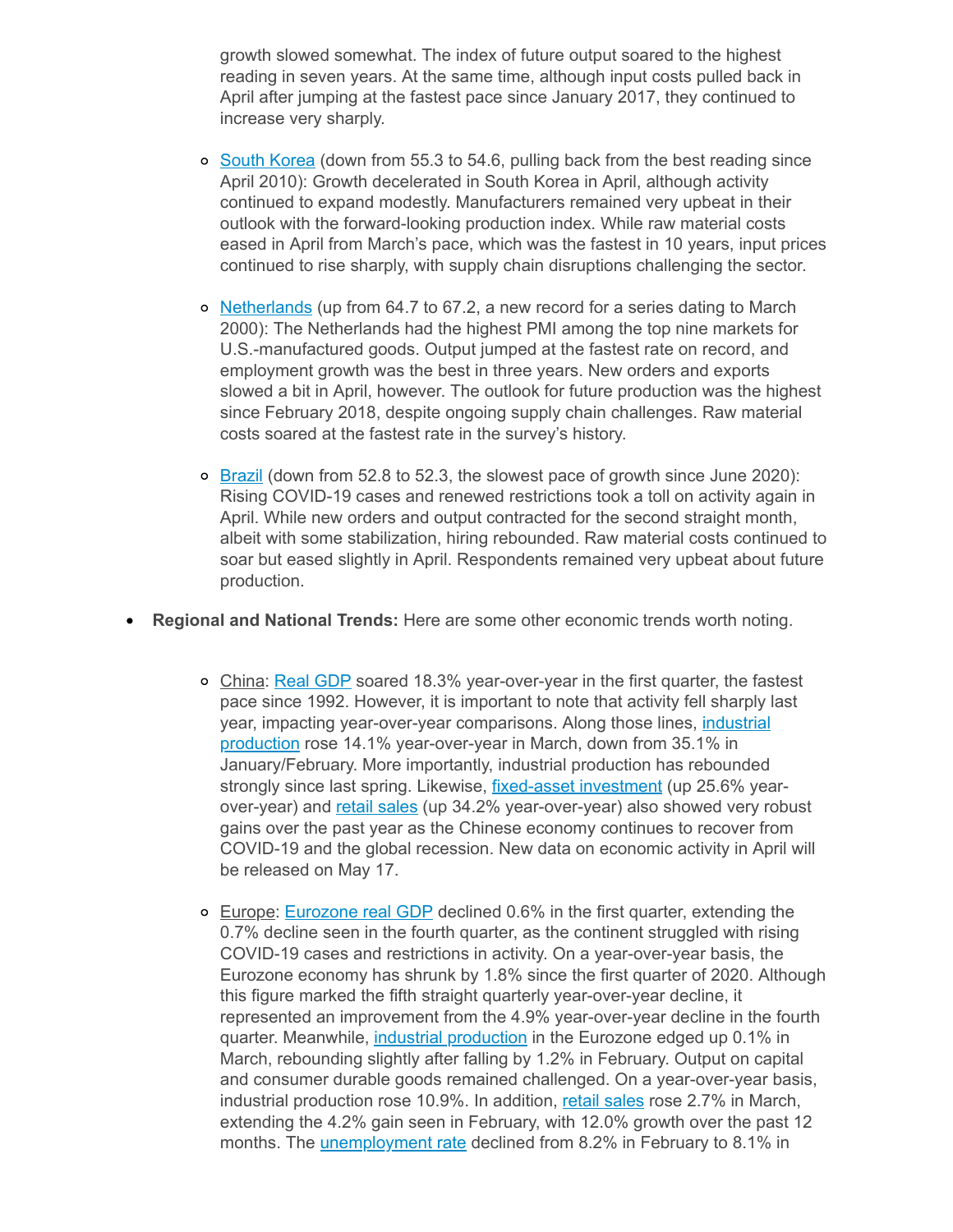March, the lowest level since June 2020.

- United Kingdom: Real [GDP](https://click.email.nam.org/?qs=5f90e6f7dbebfafe173fda23bd12bf7376d5444552b4d10c39f37ebe62f619b7d26f327190d2332c5e6ab55d8f274b0befdfff7c10320848) fell 1.5% in the first quarter, with activity shrinking on new COVID-19 restrictions. The U.K. economy has contracted by 8.7% since the fourth quarter of 2019, or since the pandemic began. More encouragingly, industrial [production](https://click.email.nam.org/?qs=5f90e6f7dbebfafe075af627af01b43a56fae6a6a7be3110ea977b0a4432df0cbc529bb635da39d81aca4855634062830dc3d0f1aa8aecb9) rose 1.8% in March, with manufacturing output up 2.1% for the month. For the first quarter overall, industrial production fell by 0.4%, and since February 2020, output has declined by 2.2%. Meanwhile, retail [sales](https://click.email.nam.org/?qs=5f90e6f7dbebfafe8f85a21d307c1dd60aa6094fe6473ebcf5fecbfd3669563d03be9d4273368accf0a3bdee9c3ea7fd46088f056acb9943) jumped 5.4% in March, building on the 2.2% gain seen in February and the largest monthly increase since June 2020. Since the pandemic began in February 2020, retail spending has risen 1.6%, with consumer activity rebounding from sharp pullbacks last year.
- Canada: [Manufacturing](https://click.email.nam.org/?qs=5f90e6f7dbebfafe950f7d28fb6073cf70a4f02d3fb10817f726f5b36b643b17adecf663e20bbfbfffa8e056c23cf6238147b82a1e70ffff) sales fell 1.6% in February, pulling back after rising by 3.4% in January, largely on reduced transportation equipment orders. Over the past 12 months, new orders for manufactured goods have declined by 0.8% but have largely recovered from steep declines seen last spring. [Meanwhile,](https://click.email.nam.org/?qs=5f90e6f7dbebfafe4004e73dfc7afa0d26aba9c5e1fe6b626d8192196792c179c084e81a0176ea66cd61f74f0e7714c1c3505aba658c628a) retail sales rose 4.8% in February following decreases in the prior two months. Despite tremendous volatility over the course of the year, retail spending has jumped 6.0% year-over-year, buoyed by pent-up demand. With that said, the [unemployment](https://click.email.nam.org/?qs=5f90e6f7dbebfafe38b383d020e26406eb273329458400f94f09ad7d5872b66b30ee4f74f4328f8bfa8e27a798b05fe1c25984b84493b7a3) rate increased from 7.5% in March to 8.1% in April, largely on higher COVID-19 cases in some provinces. The number of [manufacturing](https://click.email.nam.org/?qs=5f90e6f7dbebfafee9fadd7fc63bf2e4102a043490b17a45fabe195355650fa02ff3b2d748d9c1b071f87c8dfbb825703db569645aacfaff) workers increased by 400 in April, with employment in the sector up 308,000 year-over-year.
- o Mexico: Industrial [production](https://click.email.nam.org/?qs=5f90e6f7dbebfafe0b97be3763ac76d6e864ed4f80853adfe4301ab0f990665215a98870ccd1bfd3776b93c0c5379d1ef20a35a48bdb83a5) was up 0.7% in real terms in March, boosted by 3.0% growth in manufacturing output. On a year-over-year basis, industrial production has increased by 1.5% in real terms, but with manufacturing output jumping 5.5% since March 2020. [Note: The link is in Spanish.]
- Japan: Industrial [production](https://click.email.nam.org/?qs=5f90e6f7dbebfafe5b251de06e72cdab25671c8b142ff5911ad889d2d6af6a3912b36be177585b6818e019dc26f97679bcae1cc8838f6095) rose 2.2% in March, rebounding from the 1.3% decline seen in February. Output has seesawed over the past four months, but industrial production has risen 4.0% year-over-year, keeping in mind that activity plummeted in March 2020 (the comparison month). Meanwhile, retail [sales](https://click.email.nam.org/?qs=5f90e6f7dbebfafedd5e18bee85305d51148195ccd57f16bf4afd6a0276e3850c8bce316729abef6d54ae26b816b5ca3120b210a89cfd39c) have increased by 3.1% and 1.2% in February and March, respectively. On a year-over-year basis, retail spending has risen 5.2% since March 2020. [Note: These links are in Japanese.]
- o Emerging Markets: The IHS Markit Emerging Market Index increased from 51.3 in March to 52.2 in April, the strongest reading year-to-date. New orders, exports and output each expanded very modestly in April, and employment growth was positive for the first time in five months. Respondents remained positive about the next six months, even though the index for future output eased for the second consecutive month from 63.6 to 63.2. Input costs jumped at the fastest pace since March 2011. [Note: There is no link for this release.]
- **Trade-Weighted U.S. Dollar Index:** Since March 30, the U.S. dollar has [fallen](https://click.email.nam.org/?qs=5f90e6f7dbebfafef6964fc1924767d1b0097ecd98d07f5963c9c89a6ebcc30d6d89e5dce43fdb160f59f8dc451432956cb13e3e7f5550cd) 2.8% against a broad-based index of currencies for goods and services, according to the Federal Reserve. The recent depreciation in the dollar coincides with some easing in interest rates. It continues a longer-term trend of depreciation seen since last spring, with the U.S. dollar 10.6% lower today than it was on April 24, 2020. The index reflects currency rates per U.S. dollar, suggesting the dollar can purchase less today than it could at this time last year. Despite recent trends, the trade-weighted dollar index has risen 19.5% since July 1, 2014.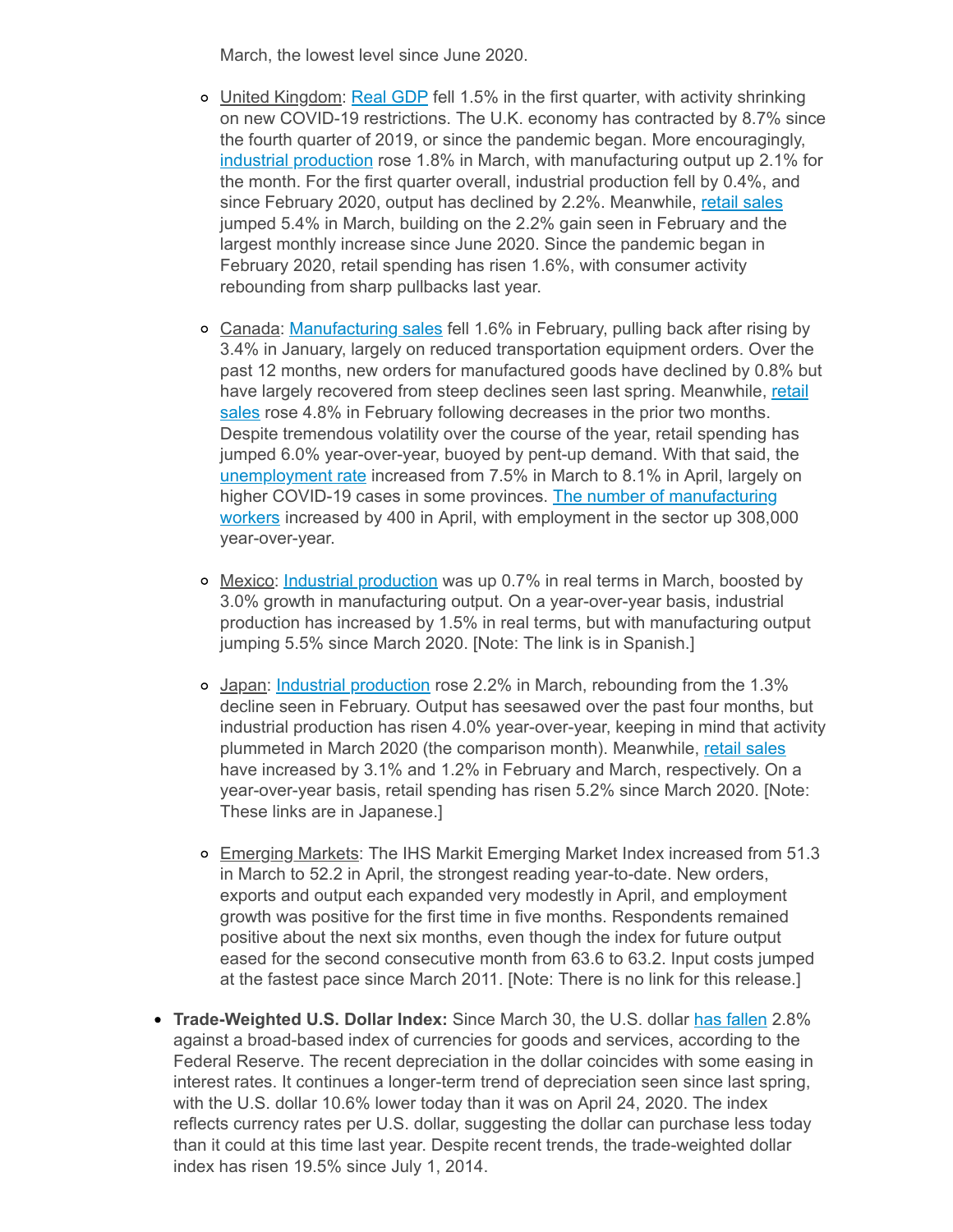**International Trade:** The U.S. trade [deficit](https://click.email.nam.org/?qs=5f90e6f7dbebfafe37b52330b15b334a70526f92c164f05543d26cd4f6f32d0618ddd1e894880f08446c1aa03e95b8c85ee2a27626bb6f16) rose from \$70.52 billion in February to \$74.45 billion in March, the second straight monthly all-time high. Trade volumes increased overall, but growth in imports outpaced the rise in exports. Goods exports increased from \$131.23 billion to \$142.89 billion, the strongest pace since May 2018. At the same time, goods imports jumped from \$219.16 billion to \$234.44 billion, a new record. In the first quarter, goods exports and imports increased 6.97% and 7.69%, respectively. However, goods imports have soared 18.02% since February 2020, with goods exports up a more modest 3.35% since the COVID-19 pandemic began. Meanwhile, the service-sector trade surplus decreased from \$17.41 billion in February to \$17.11 billion in March, the lowest level since August 2012.

In March, goods exports rose across the board, with very sizable increases in industrial supply and materials (up \$5.17 billion), nonautomotive capital goods (up \$2.92 billion), consumer goods (up \$2.01 billion) and automotive vehicles, parts and engines (up \$859 million). Likewise, the data on goods imports also strengthened in every major category, including significant jumps in consumer goods (up \$4.48 billion to a new record level), industrial supplies and materials (up \$3.70 billion), nonautomotive capital goods (up \$3.32 billion) and automotive vehicles, parts and engines (up \$2.05 billion).

According to the latest data, U.S.-manufactured goods exports totaled \$260.09 billion through the first three months in 2021, using non-seasonally adjusted data, decreasing 3.52% from \$269.57 billion year to date in 2020.

#### International Trade Policy Trends

- *U.S. signals support for waiving IP protections for COVID-19 vaccines. Amid active conversations at the World Trade Organization on a proposal for a blanket waiver of all IP for COVID-19 related products, U.S.* Trade Representative Katherine Tai on May 5 [announced](https://click.email.nam.org/?qs=5f90e6f7dbebfafe764e68343fac6b5cb222fc97441932e9ba32238babf6cb90453ea6a2ffe8339be49183f800971e5859eea64bbbd673fe) U.S. support for waiving IP protections for COVID-19 vaccines and for text-based WTO negotiations in support of this goal.
	- The announcement comes after weeks of internal administration discussions weighing the U.S. approach to the broad proposal, initially made by India and South Africa in late-2020, which had been opposed by a coalition of countries and industry groups.
	- Ambassador Tai cited "extraordinary circumstances of the COVID-19 pandemic" to justify support for action, asserting U.S. support for a narrower focus on IP for COVID-19 vaccines than the original waiver proposal and without comment on broader products.
	- Similarly, the announcement did not state a position on the proposed waiver language beyond committing to an active role in text-based negotiations at the WTO to support efforts to end this pandemic, while also cautioning that time would be needed for complex negotiations.

NAM President and CEO Jay Timmons criticized the decision in a press [release](https://click.email.nam.org/?qs=5f90e6f7dbebfafeda01330661235b8c7a272f7d835dbf87246950f079a95aa80031384c6832028264bacfb9a98ca75c510dd4e22235ddf7), stating that the proposed waiver "would not solve this crisis and would exacerbate the core manufacturing and distribution challenges, as well as introduce serious new safety concerns." Timmons' statement follows months of NAM advocacy on the topic, including a March joint association letter to five senior Biden [administration](https://click.email.nam.org/?qs=5f90e6f7dbebfafea4589583805caa2150c9595688f02cb6ba548ecd345c3fcba54eb117814a4ce34e5a4b56e97794dcd30088fc6e228dd3) officials and repeated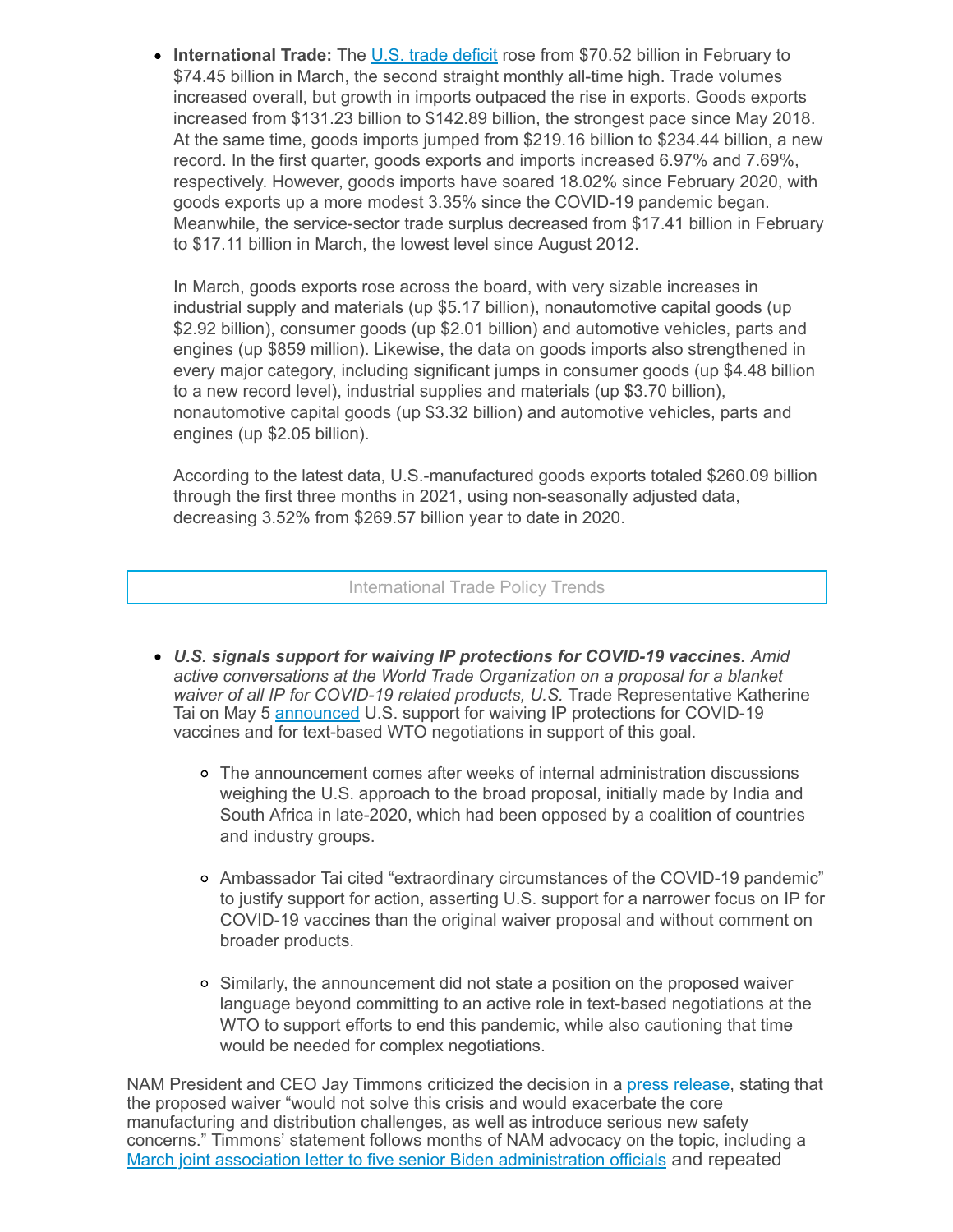# NAM [submissions,](https://click.email.nam.org/?qs=5f90e6f7dbebfafe144f8d608f2522c2843ba2443c086e5331453018926968253702095f481cd006ae9edc1c0a3387471627544156422e5e) [social media](https://click.email.nam.org/?qs=5f90e6f7dbebfafe93222e58db17880df4add0bf7e0fad18f430cecb5dfd8306d632a3bd08150b55938721b59cd11886262cf7436bab4e1a) and [statements.](https://click.email.nam.org/?qs=5f90e6f7dbebfafe6d1a9fe332adddcbeae0d7981e8c8fc0d775cf3a1565afd0108a1a733a8f6b6c1090fa14f437a1709edee1e9481917ef)

### [Learn](mailto:kmonahan@nam.org;rong@nam.org?subject=WTO-TRIPS) more.

- *USTR annual report on global IP protection tags China, India, Russia and more than 30 other countries.* On April 30, USTR released the [Special](https://click.email.nam.org/?qs=5f90e6f7dbebfafe75e753c9ef339643b9747220dfc4f9bd3a3a4a90e203c2065f2fd19affa081e68d148b0eb0063048fad40c5c0b76ece6) 301 report, a detailed annual report that documents challenges faced by U.S. businesses and inventors seeking to protect their IP around the world.
	- This year's report marks the first under the Biden administration, and the report's release included a [statement](https://click.email.nam.org/?qs=5f90e6f7dbebfafed788b570cbf0a476b747a545751ca5213b783d0621c4f6adc4006bd6a335f9ee9a20bf703033e393f686fa94101b7a15) from Ambassador Tai that stressed the critical importance of IP for both innovators and workers. The report also signals room for USTR to stake out new positions on IP, with language about the need for "balance" between the interests of creators and users as well as language on the importance of promoting access to medicines that presaged Ambassador Tai's May 5 [announcement](https://click.email.nam.org/?qs=5f90e6f7dbebfafe764e68343fac6b5cb222fc97441932e9ba32238babf6cb90453ea6a2ffe8339be49183f800971e5859eea64bbbd673fe) related to the proposed IP waiver being discussed at the WTO.
	- More broadly, the report highlights three priority IP issues up front: continued IP concerns in China, increasing global concerns about counterfeiting and challenges raised by the European Union's "aggressive" promotion of "exclusionary" geographical indications policies.
	- This year's Special 301 report includes specific designations for 34 markets, including nine on the priority watch list (among those named are Chile, China, India, Indonesia and Russia) and an additional 23 countries on the watch list (among those named are Canada, Mexico, Brazil and Thailand). It also lists priority cross-cutting issues such as market access for patented manufactured products, trade secret protection, enforcement against physical and online counterfeiting and trademark protection.

The NAM provided both a detailed [submission](https://click.email.nam.org/?qs=5f90e6f7dbebfafe144f8d608f2522c2843ba2443c086e5331453018926968253702095f481cd006ae9edc1c0a3387471627544156422e5e) as well as [responses](https://click.email.nam.org/?qs=c26ee6334dda6bdace5e6f93c98ddace19b9a954b29c7dafd13b313bdcfe9a81d73ecda02a0166c84f9398f2f38531909918e91d63b45293) to direct questions and direct testimony for the Special 301 report process, stressing that innovation and IP are central to manufacturing competitiveness.

#### [Learn](mailto:rong@nam.org?subject=NAM%20Global%20IP) more.

- *First United States–Mexico–Canada Agreement labor complaints filed against Mexico.* On May 10, the AFL-CIO, Service Employees International Union and the Sindicato Nacional Independiente de Trabajadores de Industrias y de Servicios Movimiento 20/32 (an independent labor union in Mexico) [filed](https://click.email.nam.org/?qs=c26ee6334dda6bdadbd6cd0610b11bbd21024f44b0c56eefc9efdc9d9fbec3ce47181c9128d5c3b3135c411ddc6a23ae2c9dc9c95cc4c269) the first labor complaint under the USMCA. The case targets an auto parts factory operated in Mexico by Tridonex, a subsidiary of Cardone Industries Inc. In a separate USMCA labor enforcement case, Ambassador Tai [announced](https://click.email.nam.org/?qs=c26ee6334dda6bda286f74c376bed962202a71a437ca1dc8db172590acaa65bb1661f284833a96d04164875d1e03fd99e441a3908b19dca2) on May 12 that the United States has asked Mexico to review whether workers at a General Motors facility are being denied the right of free association and collective bargaining.
	- o In August 2020, the NAM sent these [comments](https://click.email.nam.org/?qs=c26ee6334dda6bda75d3573b916631173777e53afd7eee7b0681ca0fecc7c8b5b80c210201fc4f31de6469cf290e4a7565f353bcdf42028b) to the USTR in response to an earlier release of USMCA labor interim procedural guidelines for public submissions of information regarding potential failures of Canada or Mexico to implement their labor obligations under the USMCA.

#### [Learn](mailto:kmonahan@nam.org;%20rong@nam.org?subject=USMCA%20Labor%20Complaint) more.

*Biden administration continues review of China strategy and policy amid rising pressure to act.* In recent weeks, President Joe Biden and key members of his administration have continued to stress a strong line on China issues from trade and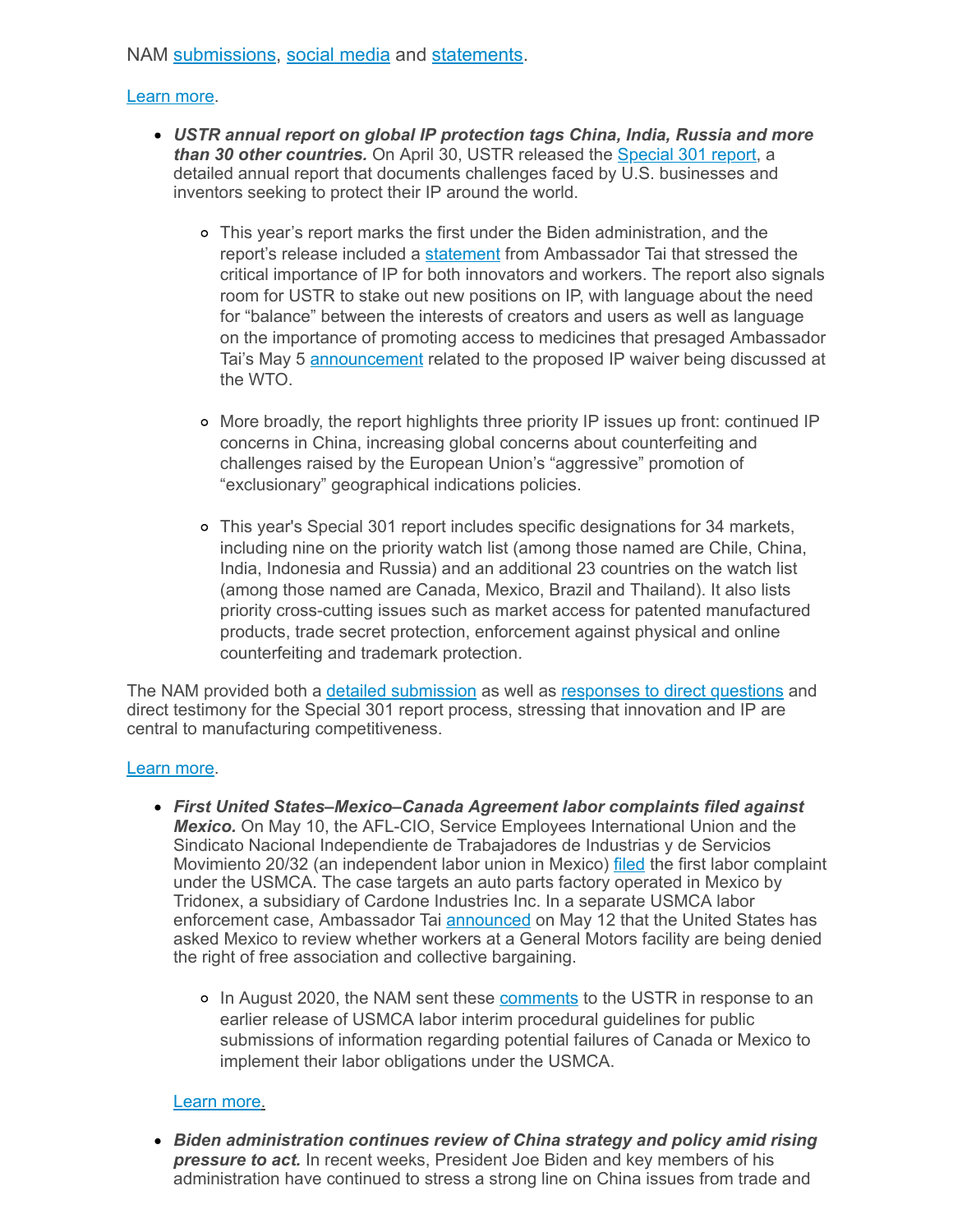the economy to national security and human rights, while continuing their review of existing China policies. Manufacturers are beginning to see some signals of the direction of the policy under the Biden administration.

- o In his April 29 remarks to [Congress](https://click.email.nam.org/?qs=c26ee6334dda6bda0567982562e941e5c3d6a1a0c93ddf461e8608bccf03eafee7801c7322111f82566f8476433aaf5ef5f3861c7a3faa8f), President Biden stated that the United States would ensure that China "plays by the same rules in the global economy," citing his Feb. 10 [conversation](https://click.email.nam.org/?qs=c26ee6334dda6bda0ff3662c101a3c766da0503529111e48eb060d6c607a043c7508e99f5a496a811fb15180a579aea82e698612af5c2445) with Chinese President Xi Jinping that the United States would "welcome the competition" but not seek conflict.
- o In a April 28 [hearing](https://click.email.nam.org/?qs=c26ee6334dda6bda94fc9de3b383fc7607f3ce0b472032c5bae94fd7ee59a404a935514bbd7c085bebefccbe9592673cedb56a792f3ad360) before a key Senate Appropriations subcommittee, Ambassador Tai noted that USTR was still reviewing the U.S.–China "phase one" trade deal to assess China's compliance as part of a "top-to-bottom review of China" and that she would be meeting with her Chinese counterparts "at the right time."
- o Commerce Secretary Gina Raimondo, in a similar May 6 [hearing,](https://click.email.nam.org/?qs=c26ee6334dda6bdaf3dfd5bc350db2286f82af4924731437e5b219faade1da0b78a644c6fddf3eeb2707add7c868a96e1d0c40ed0c985b6e) reiterated the continued priority on "competition with China" and Chinese behavior in areas like overcapacity and IP that would prompt the U.S. government to be "as tough as we need to be."
- As the administration continues its review, Congress has continued to be very active on issues related to China. Among the flurry of China-related legislation introduced in both chambers, key Senate committees are working on a potential bipartisan legislative package, and the **[House](https://click.email.nam.org/?qs=c26ee6334dda6bdabc864cfecdbcbb42f1a9b172c226eb48c890e862458731d72dd34f93f3a3dcd0903aa71a87309be68686239660eb4fba) and [Senate](https://click.email.nam.org/?qs=c26ee6334dda6bda67de3797e50fea116f358ea3fdf35ade162d5e8b88ab6efbec3093c99c10720604f22ff2ca6c2b763bb13e2f06a4fe4d) have prepared broad** bipartisan letters urging Ambassador Tai to restart the exclusion process for Section 301 tariffs on Chinese goods.

The NAM has continued to urge the Biden administration to rapidly develop and implement a strong, comprehensive China strategy that addresses issues such as trade, national security, human rights and climate change. That call was laid out strongly in NAM President and CEO Timmons' [March](https://click.email.nam.org/?qs=c26ee6334dda6bdab300baad1200aadcd11bd5089242e6e2911a8d0f0c5570567e76ec0c3f0aadb9a336cdded44af695231a46bb0a7edc86) 17 letter to President Biden on a China doctrine as part of efforts to shape the post-pandemic world.

#### [Learn](mailto:rong@nam.org?subject=NAM/China%20updates) more.

- *NAM-led coalition urges U.N. ambassador to expand U.S. global leadership and strengthen and reform U.N. agencies.* On April 22, the NAM, on behalf of the crossindustry coalition **Engaging America's Global [Leadership](https://click.email.nam.org/?qs=c26ee6334dda6bdaf5d7c83d452de240a2c9973f240806438df0da974c33a09341d724e5967fa461b37c59249950e0d68f967361b1036ee2)**, sent a [direct](https://click.email.nam.org/?qs=c26ee6334dda6bdabf9a1d834101100886ece29aca75f0c5d62df7a30e1af76b4bae4ad7d1a4edf08927e90e9228c89a2506c539a21cd63d) letter to new U.S. Ambassador to the United Nations Linda Thomas-Greenfield pledging to work together to tackle pressing global challenges and strengthen U.S. global leadership at the United Nations and other multilateral organizations.
	- o In the letter, EAGL stressed the critical role these organizations play in promoting a more stable, equitable and rules-based international system that delivers for American businesses. EAGL also highlighted the "indispensable" role of the United States both in strengthening and reforming the U.N. and its technical agencies to ensure they are efficient and effective, and advancing American foreign policy and economic leadership.
	- The NAM leads EAGL and promotes its core mission to encourage robust U.S. leadership at multilateral institutions to support U.S. manufacturing and jobs.

# [Learn](mailto:rong@nam.org?subject=USUN%20Letter) more .

*The NAM encourages selection of nominees to the Ex-Im Bank Board of* **Directors.** On April 28, NAM President and CEO Timmons sent this [letter](https://click.email.nam.org/?qs=c26ee6334dda6bdaad8849aab409b9935fb294d2eae7de159ac9364c3170f95ef0b09572189d327c75cc57bdd5285afcbf8d11ec8ce793e3) to President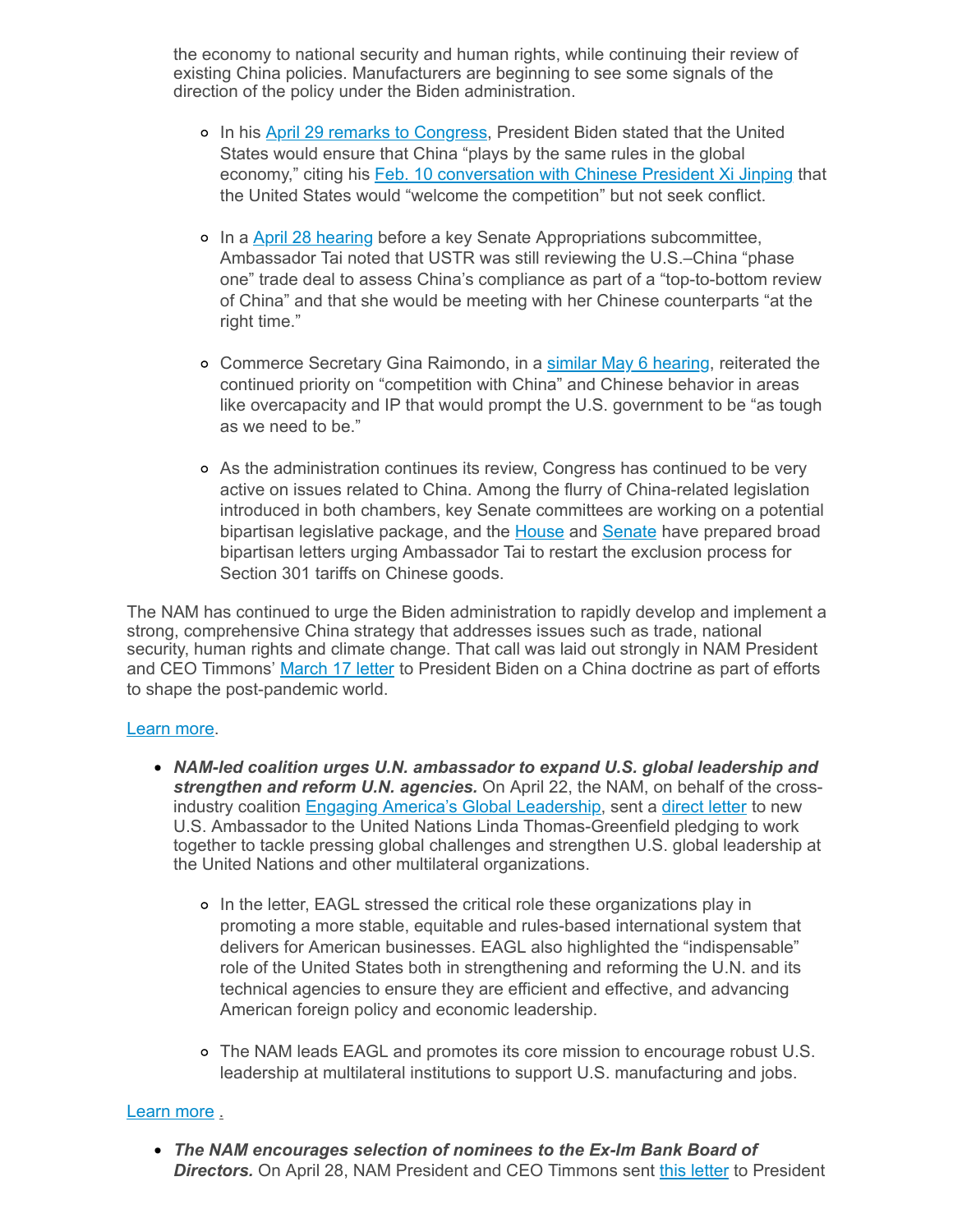Biden, urging the nomination of a full slate of qualified candidates to serve as chair, vice chair and directors on the Ex-Im Bank Board of Directors. The letter emphasizes the importance of having a fully staffed and functional Ex-Im Bank to ensure manufacturers in the United States can compete on a level playing field with increasingly aggressive foreign actors in the global market.

### [Learn](mailto:aaafedt@nam.org?subject=Ex-Im%20Bank) more.

- *NAM submits comments on Advanced Notice of Proposed Rulemaking licensing procedures for the Information and Communications Technology and Services Supply Chain rule.* On April 28, the NAM submitted [comments](https://click.email.nam.org/?qs=c26ee6334dda6bda4c58781a7d572cb4566b6046389fdf58692305a3072a872c7dd92401d6c2d94f7ecfac7954fb1ca0b4b8eabf4d1e35f9) to the Department of Commerce on **[ANPRM](https://click.email.nam.org/?qs=c26ee6334dda6bda2473dec7fe83058fbd011a2d01f4e008fcf55ad07d6066dd8692320d5c5bcda4afa5101c2c45467f602c9ee8008eac4b)** licensing procedures for the ICTS Supply Chain Rule.
	- The NAM's comments urge Commerce to first fully consider March 22 [comments](https://click.email.nam.org/?qs=c26ee6334dda6bda14821e71057ecfffc61f270c63f9b59666778fb2c297cdddc188ab777518912b4a342f62f5da433da1d3bcfbc64dfdb3) submitted by manufacturers, which provide recommendations to tailor and improve the underlying **ICTS [Supply](https://click.email.nam.org/?qs=c26ee6334dda6bda5a4f024babb2277d0983007c15f0731397265461c2ccd4f6cb705b1981f2eba80b01f95041f4d98bf66fd522bbd9a9ca) Chain rule.**
	- The April 28 comments also provide substantive recommendations that Commerce should consider in drafting the ANPRM for an ICTS pre-clearance or licensing process. Recommendations include taking a risk-based approach, providing further guidance on scope, partnering with the private sector and considering benefits for companies that incorporate risk-mitigating technology or adhere to rigorous safety standards. Comments also stress the importance of establishing a timely process, among other recommendations.
	- The NAM's comments also address the specific questions Commerce posed in the ANPRM.

#### [Learn](mailto:aaafedt@nam.org?subject=ICTS%20Supply%20Chain%20Rule) more.

*The NAM continues to advocate for passage of the MTB.* Congress has not yet passed the MTB, which expired on Dec. 31, 2020. The NAM continues to advocate in support of congressional passage of the legislation as soon as possible in 2021. In doing so, manufacturers are underscoring the direct impact of the tariffs that would be removed under the MTB on U.S. manufacturing operations, American workers and their communities.

#### [Learn](mailto:aaafedt@nam.org?subject=Miscellaneous%20Tariff%20Bill) more.

Take Action

# *Opportunities in Algeria's Renewable Energy Sector*

*May 18*

*Virtual*

Chargé d'Affaires Gautam Rana and Algeria's Ministry of Renewable Energy and Energy Transition welcome U.S. investment and partnership in Algeria's burgeoning renewable energy sector. The government of Algeria plans to install more than 15,000 MW of renewable energy over 15 years, opening the door to numerous business [opportunities](https://click.email.nam.org/?qs=c26ee6334dda6bda90177401ebb31394987779838022366a41ec9e066180fdfb1416d39aecc68e6588d29bb5706d7d93d8618bce260c1f27) for U.S. companies to help build a more sustainable energy future. Learn more.

**Opportunities in Iraqi Kurdistan Agricultural Sector** *June 15*